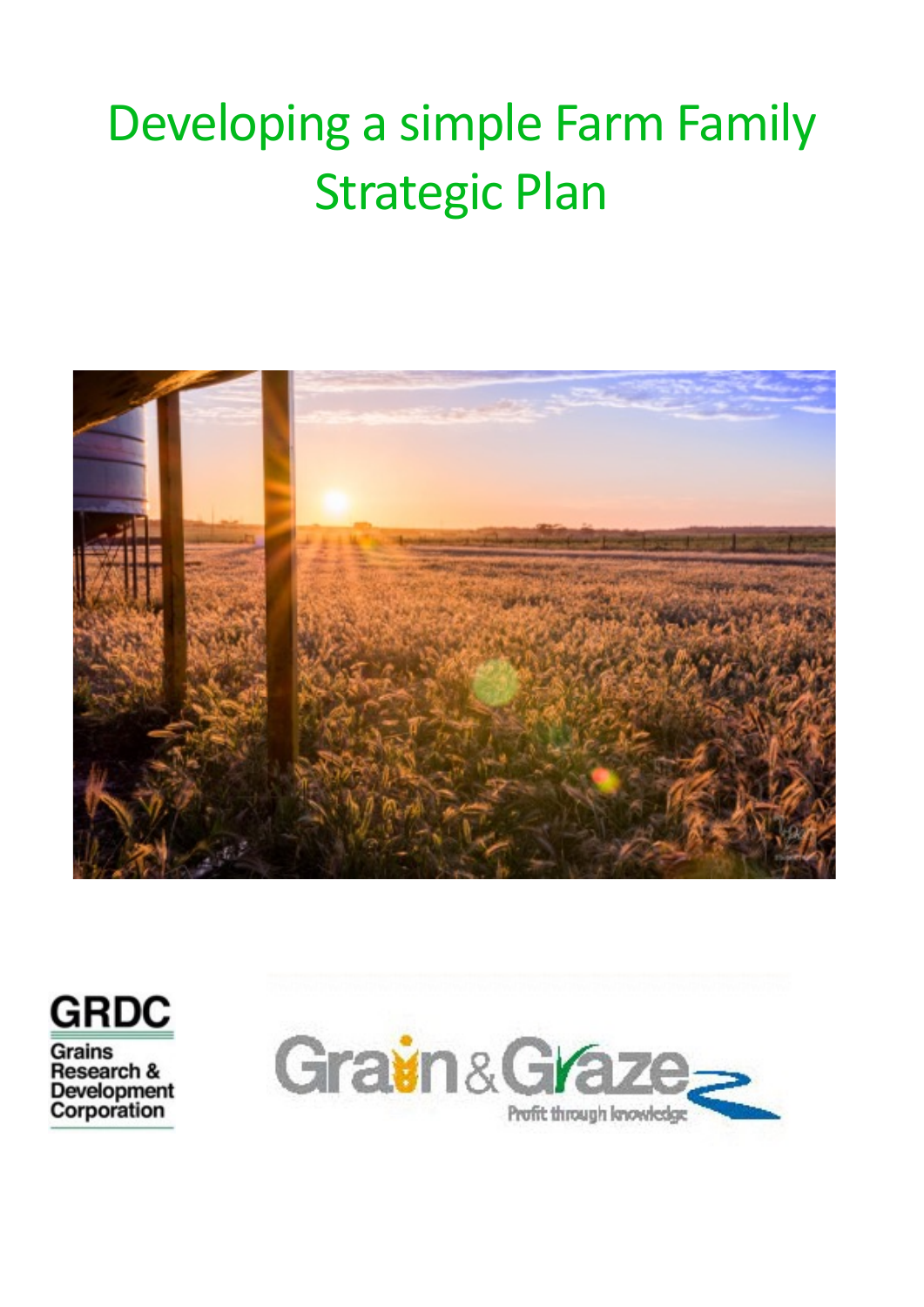This document has been developed as part of the Grain and Graze 3 project funded by GRDC.

GRDC project code: SFS000028

The aims of this document are to:

- Raise the awareness of farmers and their advisers in understanding the benefit of strategic planning
- Provide process in how to develop a simple easy to understand strategic plan and then implement it
- Improve family communication skills
- Establish an agreed method to progress the succession of family farm assets and operational business
- Understand how to use Family meetings to provide a forum for open and clear discussion from all members of the family with professional support

This guide will support the process and also share skills and procedures for strategic planning and explore succession as a strategic planning goal.

Jeanette Long Ag Consulting Co Pty Ltd

# Disclaimer

The information contained within this report comprises general statements. The reader is advised and needs to be aware that such information may be incomplete or unable to be used for any specific situation. No reliance or actions must therefore be made on that information without prior seeking professional advice. To the extent permitted by law, Ag Consulting Co excludes any liability for negligence, or any loss, including indirect or consequential damages arising from, or in relation to, using this publication and the information or material contained within it.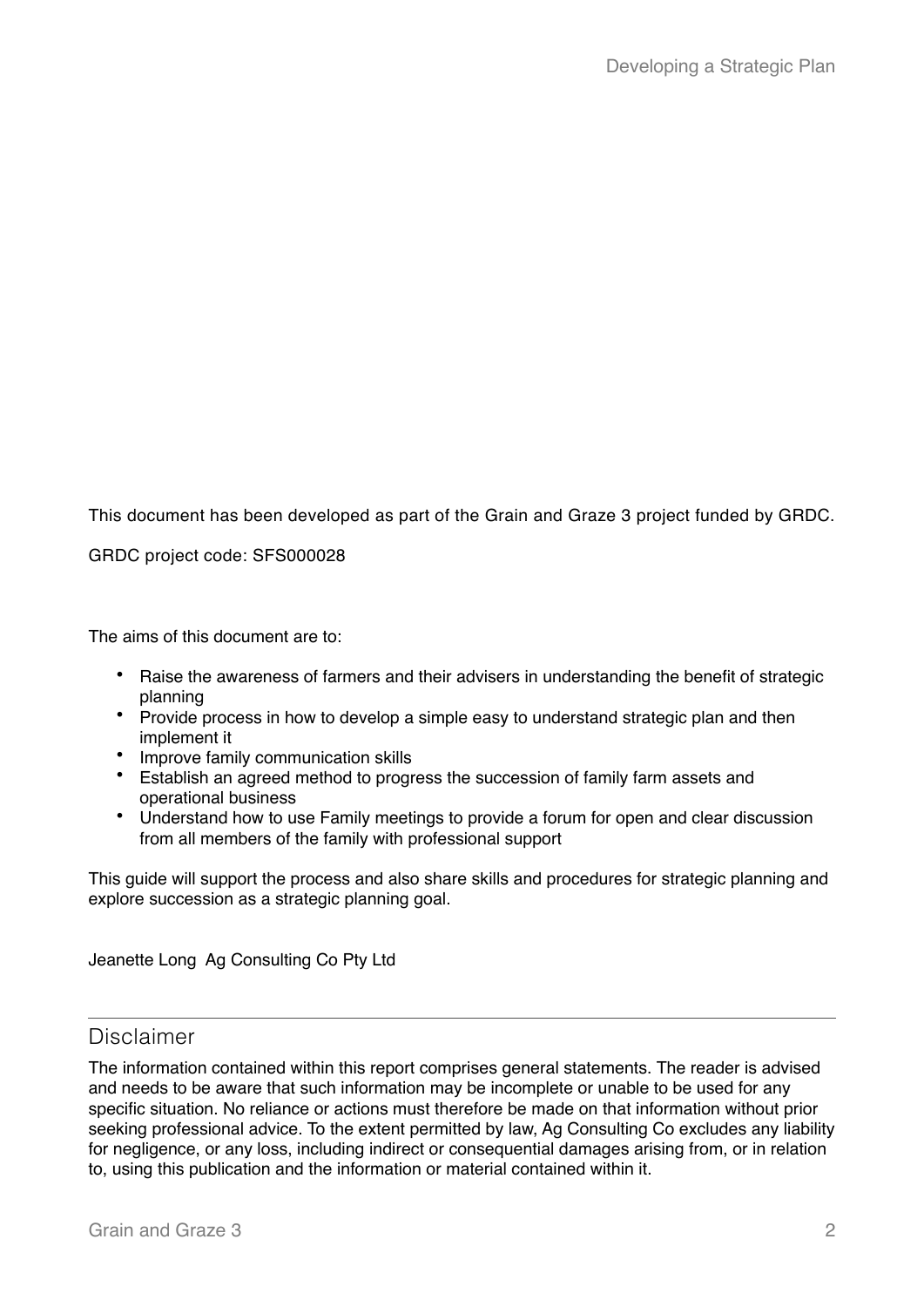# **Contents**

| Overview of strategic planning                          | $\overline{4}$ |
|---------------------------------------------------------|----------------|
| What is it?                                             | $\overline{4}$ |
| What are the benefits of a strategic plan?              | $\overline{4}$ |
| What goes into a strategic plan?                        | $\overline{4}$ |
| Where to start?                                         | $\overline{4}$ |
| Why include succession in a strategic planning process? | 5              |
| The strategic planning process                          | 5              |
| Developing a Strategic Plan                             | $\overline{7}$ |
| Preparation                                             | $\overline{7}$ |
| Developing the plan                                     | 8              |
| Pulling it all together                                 | 17             |
| Making a strategic plan work                            | 18             |
| References                                              | 19             |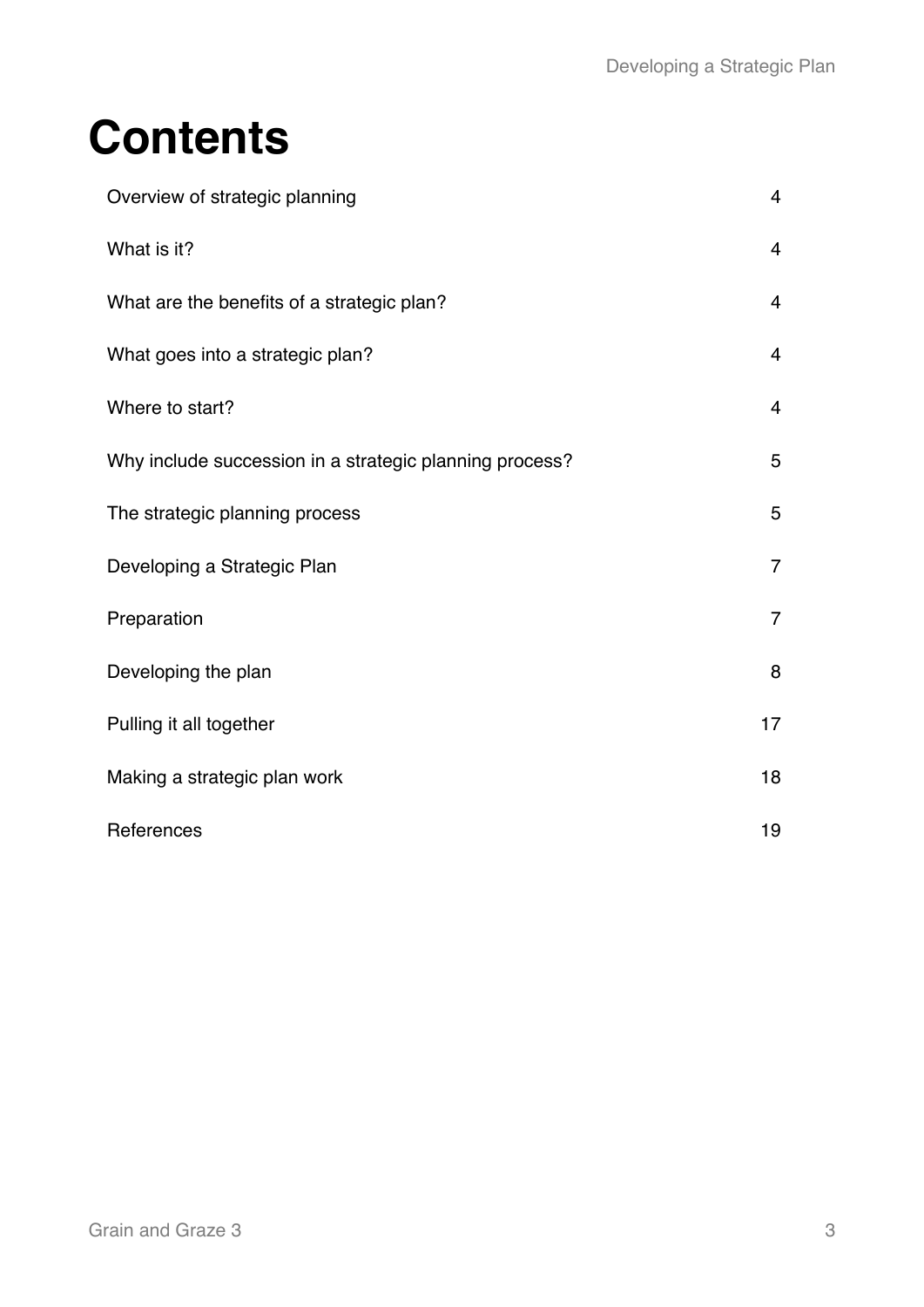# Overview of strategic planning

# What is it?

A Strategic plan is a systematic process to determine a desired future (a vision), and how to turn this vision into broadly defined goals or objectives with a sequence of steps to achieve them. It's about creating a clear picture of where you are now, where you are going, and how you are going to get there. It starts with the big picture and then works back to the operational plan.

# What are the benefits of a strategic plan?

Every business does historic financial reporting, however running your business on this alone is like driving a car looking out the rear vision mirror - you are looking backwards.

Successful businesses spend time planning for the longer term as well as managing the tactical and operational components of the business.

Having a strategic plan gives you the benefit of working on the business rather than in your business. It is about planning for the future and making informed decisions.

- Creates a shift in mindset to operate professionally
- It gives the business direction and common goals
- Enables a business to manage growth
- Framework to evaluate and analyse market change
- Ability to plan change in management
- Identify when to outsource or to employ staff
- Creates benchmarks to measure success or analyse failure
- A tool for planning transition from one generation to the next

# What goes into a strategic plan?

- A Vision Statement Where are we going?
- Mission Statement What do we do?
- $\bullet$  Core business values Principles of operation
- Key objectives/goals What are we going to do?
- $\bullet$  Implementation plans How will we do it?

#### Where to start?

- Strategic planning is best done with an independent facilitator so all members of the family can be involved in the planning process.
- You can use the templates in this booklet to assist your family develop the plan.
- A minimum of three meetings is recommended to work through the process
- Then an annual meeting to review the progress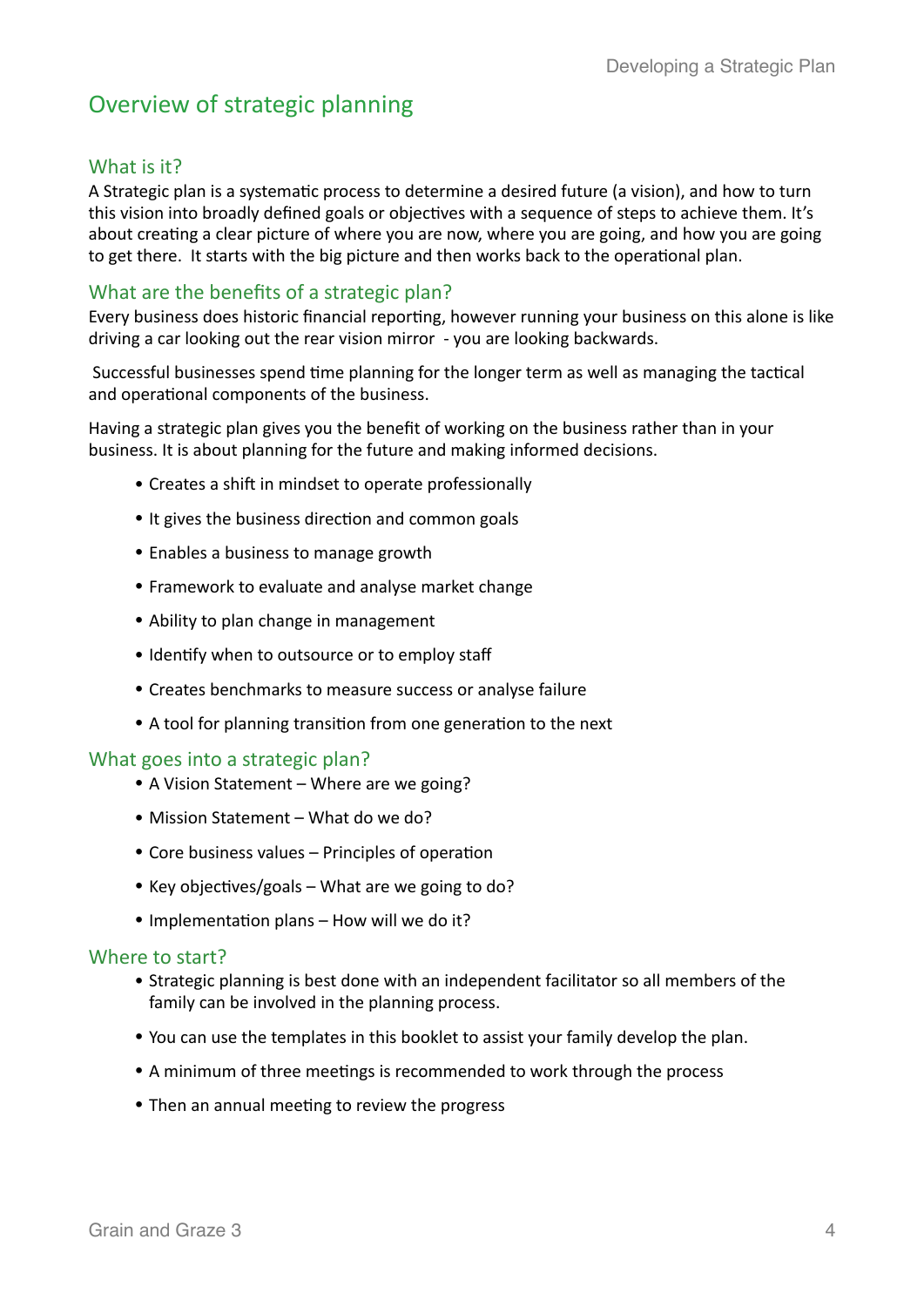# Why include succession in a strategic planning process?

Succession is a normal part of business and should not be seen as an "event". It is normal for a generational family business to have members move in and out. Thinking about this process as part of a strategic plan can assist with taking out the fear associated with change. It can also assist in clarifying current roles of business members and their roles into the future.

Succession can raise many emotions having an independent facilitator can assist the family to work through some of these challenges. Building it into the plan will "normalise" the discussions and make them easier for everyone.

From a succession perspective some of the key discussions include

- Separate the business from the asset ownership
- How will the business operate in the future?
- What will happen with the business assets in the future?

#### **Business issues**

- Retirement plans what retirement means the members of the business
- How retirement will be funded
- Plans for transition to management  $-$  time frames and skill development plans
- Clarity about how remuneration occurs for those working in the business  $-$  who pays for what, drawings

#### Asset Ownership issues

- The intent of the current owners for the business continuity
- Status of Will's and updates if required to meet the intent
- Land Transition when and how land will be transferred
- Off farm children how they will be accounted for
- Off farm assets

# The strategic planning process

#### A good process will provide the following:

- Enough time to develop the business to support the future of the farming family's strategic business and personal goals
- Enough time to generate income for farming family members retiring and those new to farming
- Clear strategic goals to guide the business direction
- Plans to maximise the chance of the farming business continuing as a profitable business
- Time to develop off-farm opportunities if relevant for children

Remember, each plan is individually tailored. There is no "right" answer, it is the best outcome from the options available for the family.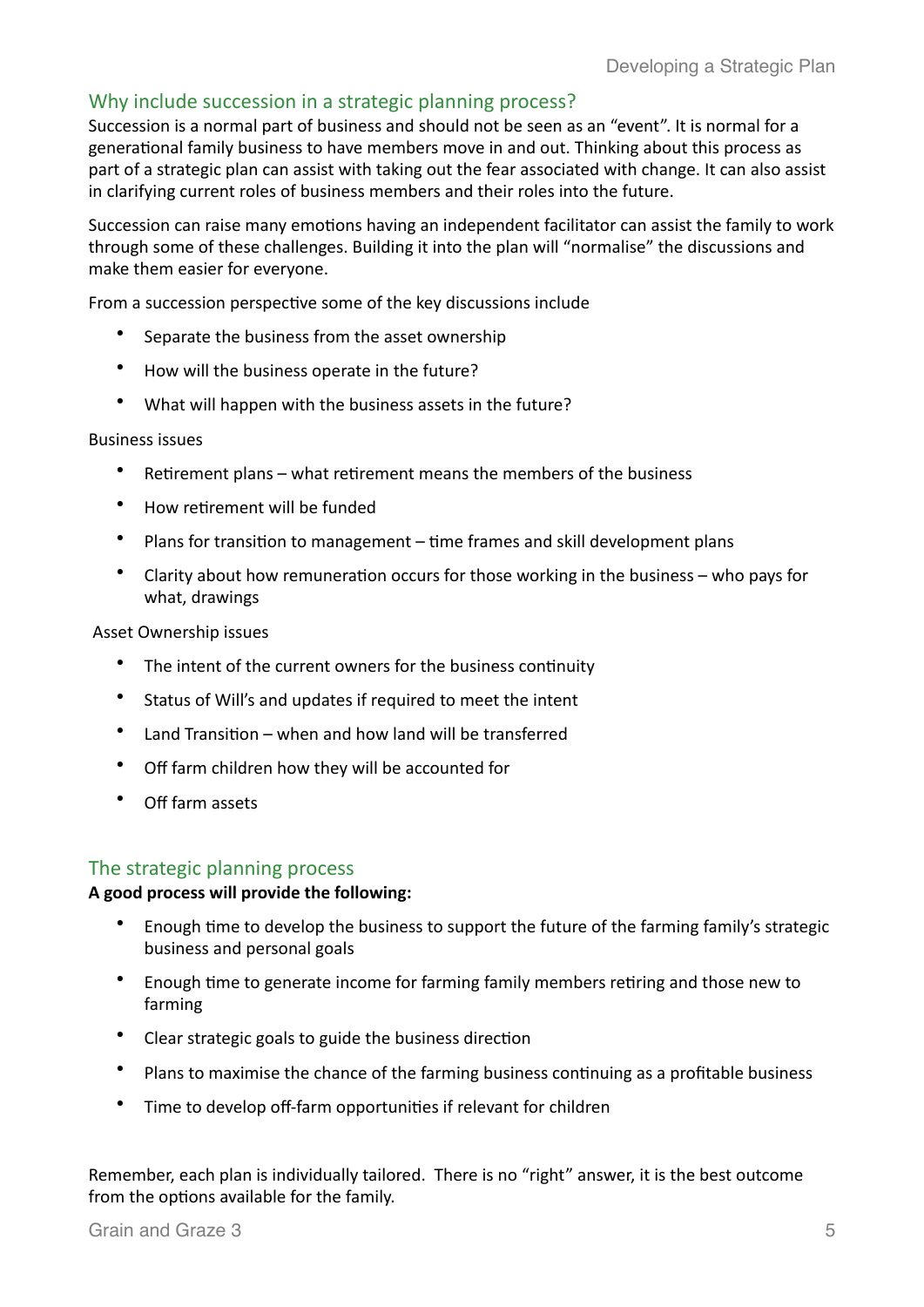## The independent facilitator's responsibilities:

- To create a structure that allows for everyone's ideas to be heard which supports facilitations three basic principles:
	- $\circ$  To guide participants through a process together drawing out the opinions and ideas of the group
	- $\circ$  Focus on how people participate in the process of planning, not just on what is achieved
	- $\circ$  To remain neutral

## A couple of questions for the facilitator to ask of themselves:

- Are you considered independent and what training or experience do you have?
- Are there any real or perceived alliances to any family member?

Keys to Successful Relationships in Family Business

- Solid relationship that grows stronger from working together
- Deep trust and respect for each others competence
- Contributions of spouse valued
- Respect for different styles of expression
- Shared sense of mission, vision and values
- Clear boundaries between work and personal life
- Good communication skills
- Stress and disappointment handles without mutual blame
- Complimentary roles

Source: 'Working With the Ones You Love' Dennis Jaffe Conari Press 1991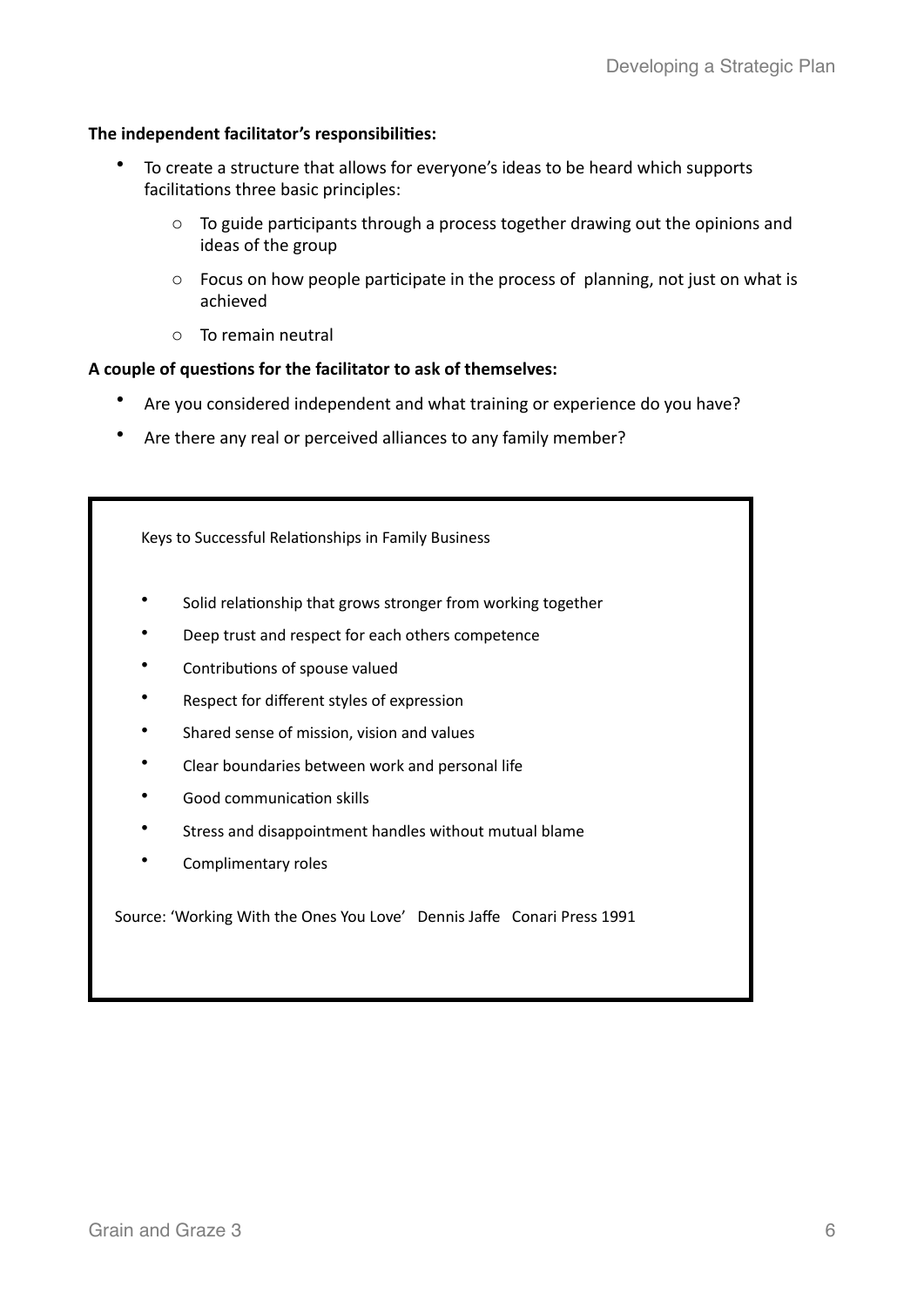# Developing a Strategic Plan

# Preparation

- Are all relevant family members in agreeance to go ahead with the process?
- It is a good idea to have all family members ie in-laws, off-farm family members to enable everyone to gain an understanding of the business and where each other and the business is heading
- Prepare a current cashflow, profit and loss and balance sheet
- What is the current business structure?
- Arrange a suitable venue. (A neutral venue is optimal to avoid potential bias and disruptions on the farm)
- Allow all day for the meeting
- Organise a minute taker to enable family and facilitator to remain focused on the process
- Ask all family members to complete the questions for the plan before attending the meeting
- Business managers to complete the other templates

## **What do you need?**

- Whiteboard
- Flip chart
- Textas
- Post it notes
- A neutral venue
- Refreshments

#### **Minute taker**

Send out copies of the minutes so everyone can read and provide input, keep minutes as factual as possible and use people's words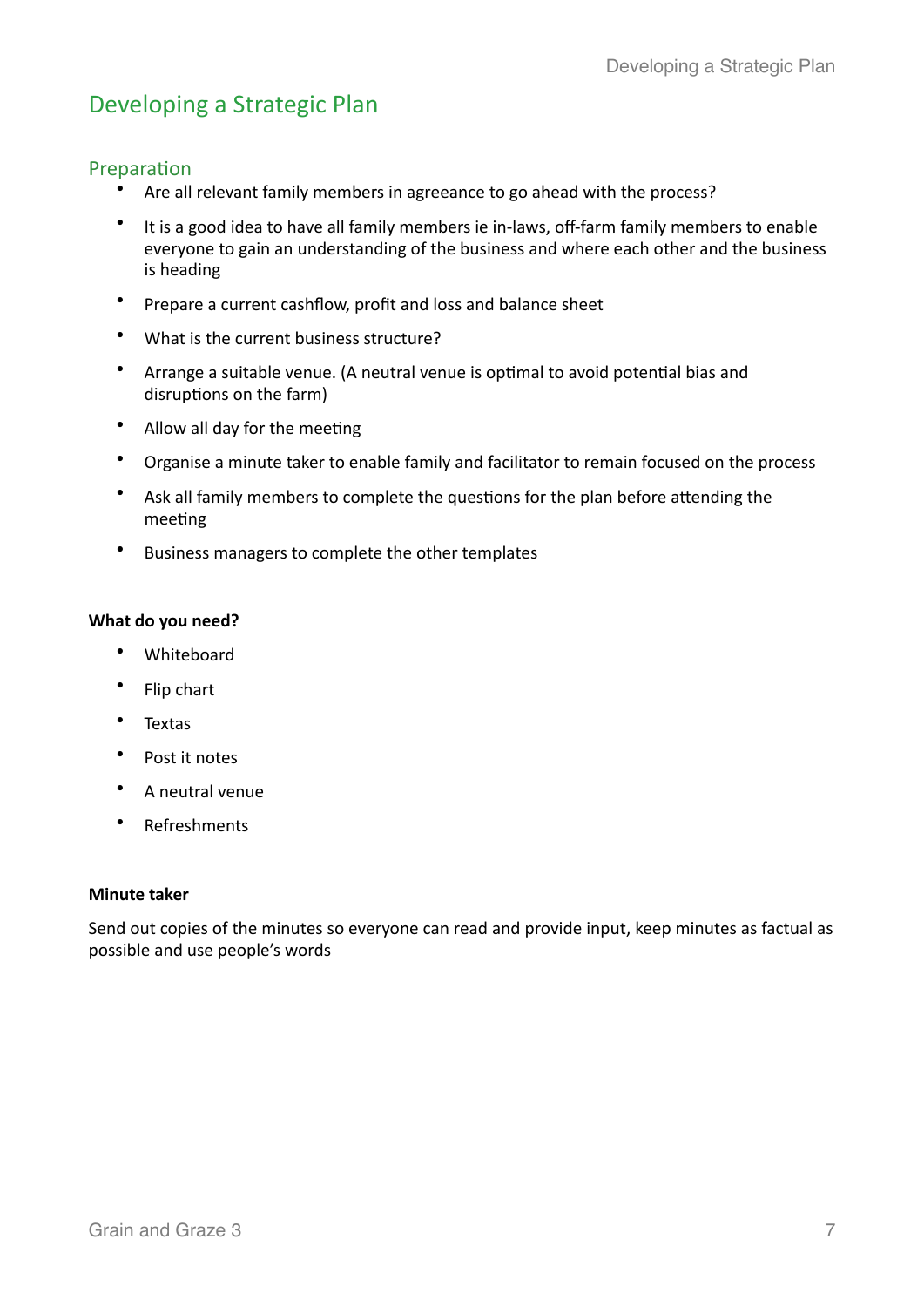# Developing the plan

# Personal goals

We are all motivated to turn up to work/ work in a family business for many different reasons. We all have personal dreams and goals that the family farming business may need to assist us to achieve – these are the things that make life worthwhile for us. Successful family businesses have happy family members.

Ask everyone to answer the following questions to share at the first strategic planning session. This information is very important in developing your plan.

# At a personal level ......

- 1. What would you like to do outside of the business? Ie your personal goals
- 2. In the next 1-5 years
- 3. Over the next 5- 10 years
- 4. Where would you like to live in retirement?
- 5. What does retirement mean to you?

# What are your personal aims for your role in the business in the next

- $\bullet$  1-5 years
- $5-10 \text{ years}$
- 10 plus years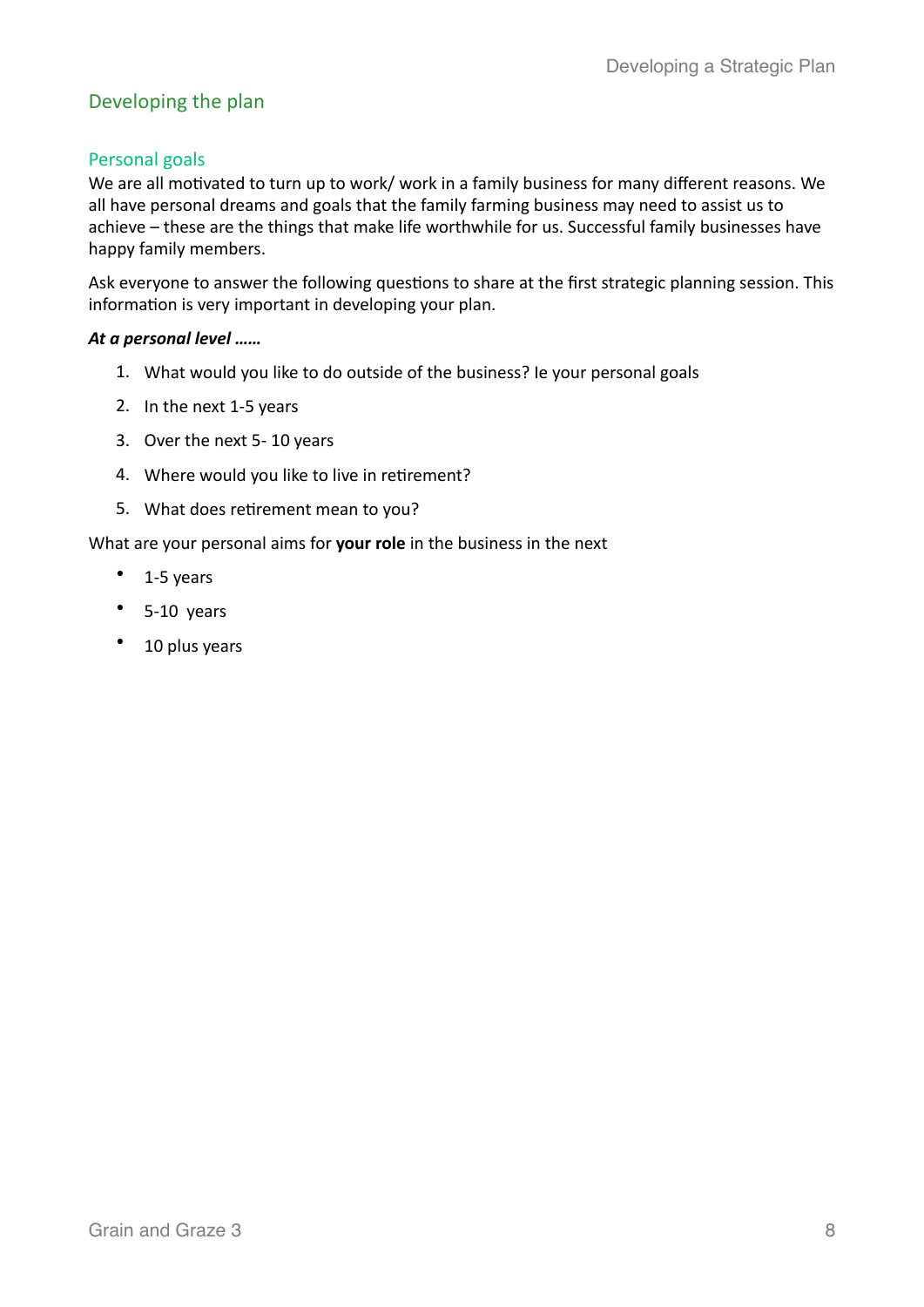## The vision statement

An aspirational description of what an organisation would like to achieve or accomplish in the future. It is intended to serves as a clear guide for choosing current and future courses of action. It is a source of inspiration and should be aspirational.

#### Examples for vision statements

Amazon: "To be Earth's most customer-centric company; to build a place where people can come to *find and discover any thing they might want to buy online."* 

*McDonalds:* "To be the best quick service restaurant experience". Being the best means providing *outstanding quality, service, cleanliness, and value, so that we make every customer in every restaurant smile.*

#### **Setting a Vision Statement**

Ask each business member to answer the questions and bring along to the strategic planning meeting to share and provide inspiration for the Vision statement.

- What is important to you about the farm?
- What do you find exciting / appealing about the farm?
- What drives the business to continue?
- Describe how you would like to see the business in
	- 5 years
	- 10 years
	- longer?
- How big will be business be?
- What will the business be doing? What's new and innovative compared with now?
- What will be the businesses legacy?
- What will the business provide for the family?
- Write a short statement that summarises what you have written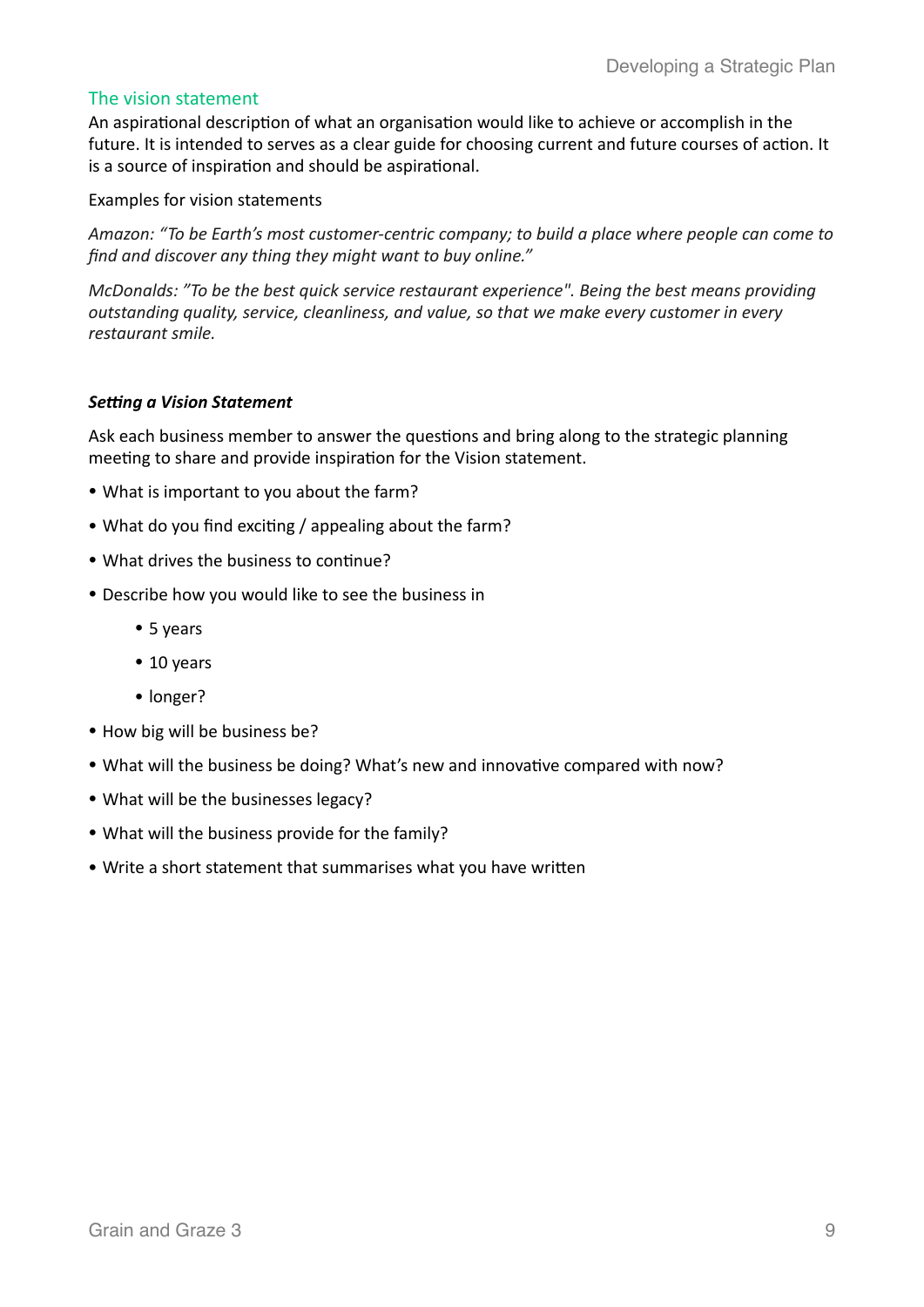## History and current situation

When developing a plan it is essential to consider where we have come from, where we are now as well as where we are going (Vision).

Business managers outline the current business situation  $-$  the where are we now.

Information can vary from business to business but the following are important

- 1. Balance sheet
- 2. Profit and Loss  $-$  over several years
- 3. Business structure and ownership
- 4. Current roles of family in the business

Telling the story of where the farm has come from  $-$  how succession worked for the previous generation, what parcels of land where purchased and when. A genogram is a useful too to assist with this process  $-$  it's a bit like developing a family tree.

The following link gives instructions on how to develop a genogram. http://www.wikihow.com/Make-a-Genogram

#### **Mission Statement**

A statement of your organisation's core purpose and focus that normally remains unchanged over time. Mission statements serve as filters to separate what is important from what is not and communicate a sense of intended direction to the entire organisation.

A mission about what you do whereas a vision is where you are going.

#### Example mission statement

"AAA Inc. is a spunky, imaginative food products and service company aimed at offering highquality, moderately priced, occasionally unusual foods using only natural ingredients. We view *ourselves as partners with our customers, our employees, our community and our environment. We* aim to become a regionally recognized brand name, capitalizing on the sustained interest in Southwestern and Mexican food. Our goal is moderate growth, annual profitability and *maintaining our sense of humour."* 

#### https://www.entrepreneur.com/article/65230

#### **Writing a Mission Statement**

These questions may assist with the thinking around writing a mission statement from your business. 

- 1. What do you do well?
- 2. Who are your customers?
- 3. What image do you want your business to have?
- 4. What do you produce?
- 5. What kinds of relationships do you want to have with suppliers?
- 6. How will you use technology, capital and innovation?

#### XXX Company is a .....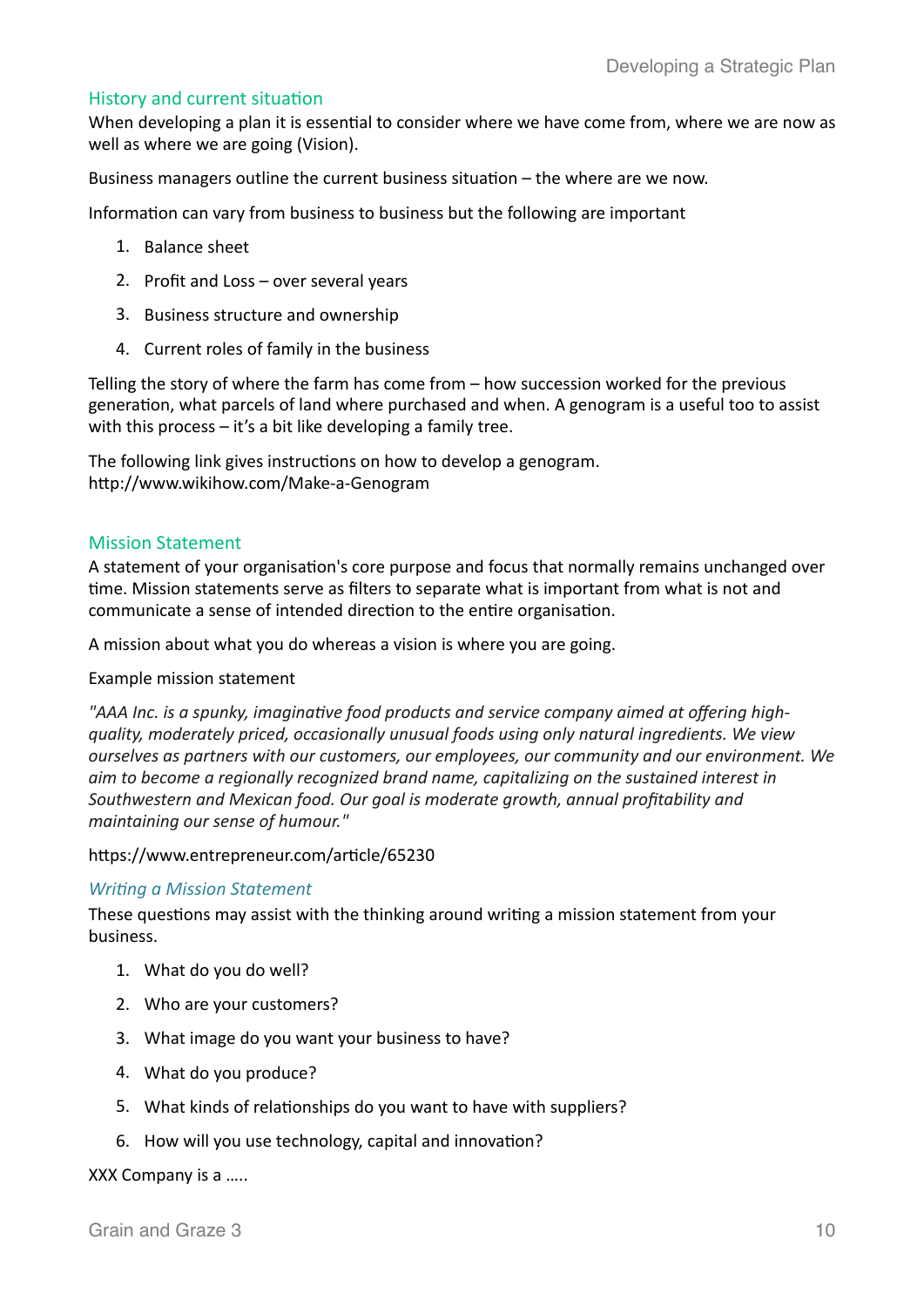# Values

Values are important and lasting ideals shared by the members of a business about what is good or bad and desirable or undesirable. In businesses we see the values have major influence on a person's behaviour and attitude.

When businesses are clear of their values we will see people "walking the talk" making their decisions based on clearly defined values.

Some common business values are fairness, innovation and community involvement.

It is important to not only define the value but what this means to you – how we would "see" this showing up in the business. What are the behaviours that are underpinned by that that value?

Go through the list below and determine the values that are important for your business. Have all business members do this exercise individually and then share their top 5 and what they mean to them. Choose the groups top five and carefully define what they mean and what behaviours people will see if the values are reflected in the business.

Choose 10 words that are important to you when you think about your farming business. Now choose the five most important words.

Describe what the word means to you and the behaviours that would be represented by that value.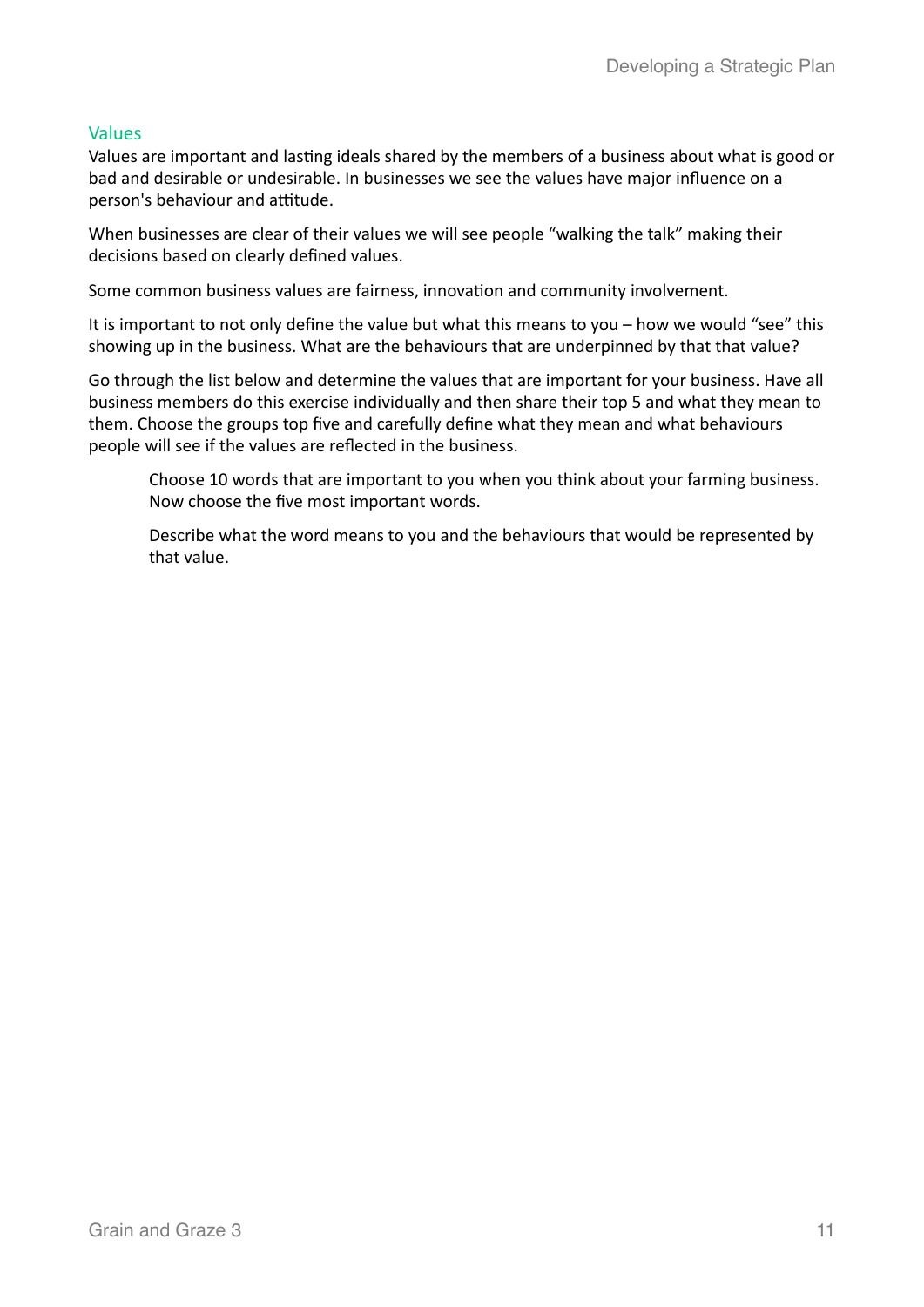I value about the farming business?

| Community       | Money        | Excellence         |
|-----------------|--------------|--------------------|
| Creativity      | Pleasure     | Expertise          |
| Growth          | Religion     | Independence       |
| Family          | Security     | Recognition        |
| Involvement     | Wisdom       | Reputation         |
| Meaningful      | Achievement  | Knowledge          |
| Relationships   | Adventure    | Wealth             |
| Self respect    | Change       | Democracy          |
| Stability       | Challenge    | Effectiveness      |
| Freedom         | Co-operation | Honesty            |
| Advancement     | Competence   | Influencing others |
| Integrity       | Decisiveness | Empathy            |
| Loyalty         | Efficiency   | Caring             |
| <b>Balance</b>  | Competition  | Imagination        |
| Professionalism | Equality     | Capable            |
| Learning        | Wisdom       | <b>Broadminded</b> |
| Confidence      | Courageous   | Logical            |
| Peace           | Reliability  |                    |
| Happiness       | Compassion   |                    |
|                 |              |                    |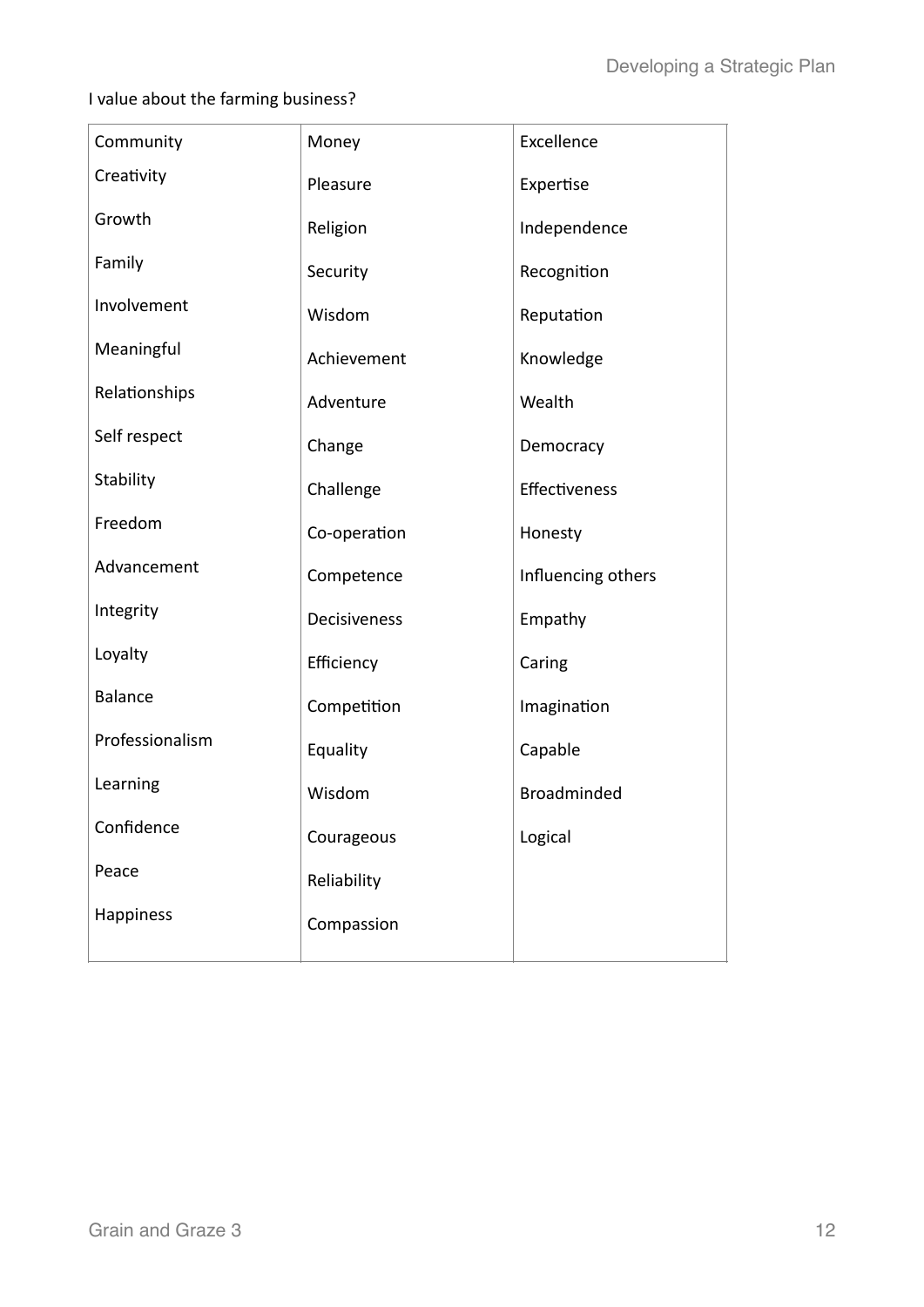## **SWOT Analysis**

SWOT stands for strengths, weaknesses, threats and opportunities.

- Strengths are the things we currently do well they are internal to the business. These are the things we want to build on and develop further. For example excellent administration management, thorough planning.
- Weaknesses are the things we are not doing so well. These are also internal things that we have control over and could improve. While we don't want these to be the focus of planning they are important to consider how we become more effective.
- Opportunities are external things that we see could drive our business further. They are things we are not currently doing or something that could be built on further. Ie Variable rate technology to increase yields and decrease costs.
- Threats are also external to the business and often we need to out things in place to manage these. Significant farm accidents are an example  $-$  a good Work Health and Safety plan can reduce the threat.

The SWOT assists us in determining the next step where we determine the objective.

**SWOT Analysis** 

| <b>Strengths</b>                              | Weaknesses                                    |
|-----------------------------------------------|-----------------------------------------------|
| (internal to the business ie regular business | (internal to the business ie distance between |
| meetings)                                     | properties)                                   |
| Opportunities                                 | <b>Threats</b>                                |
| (external to the business ie market           | (external to the business ie possible closure |
| opportunities in a livestock breed)           | of a useful market)                           |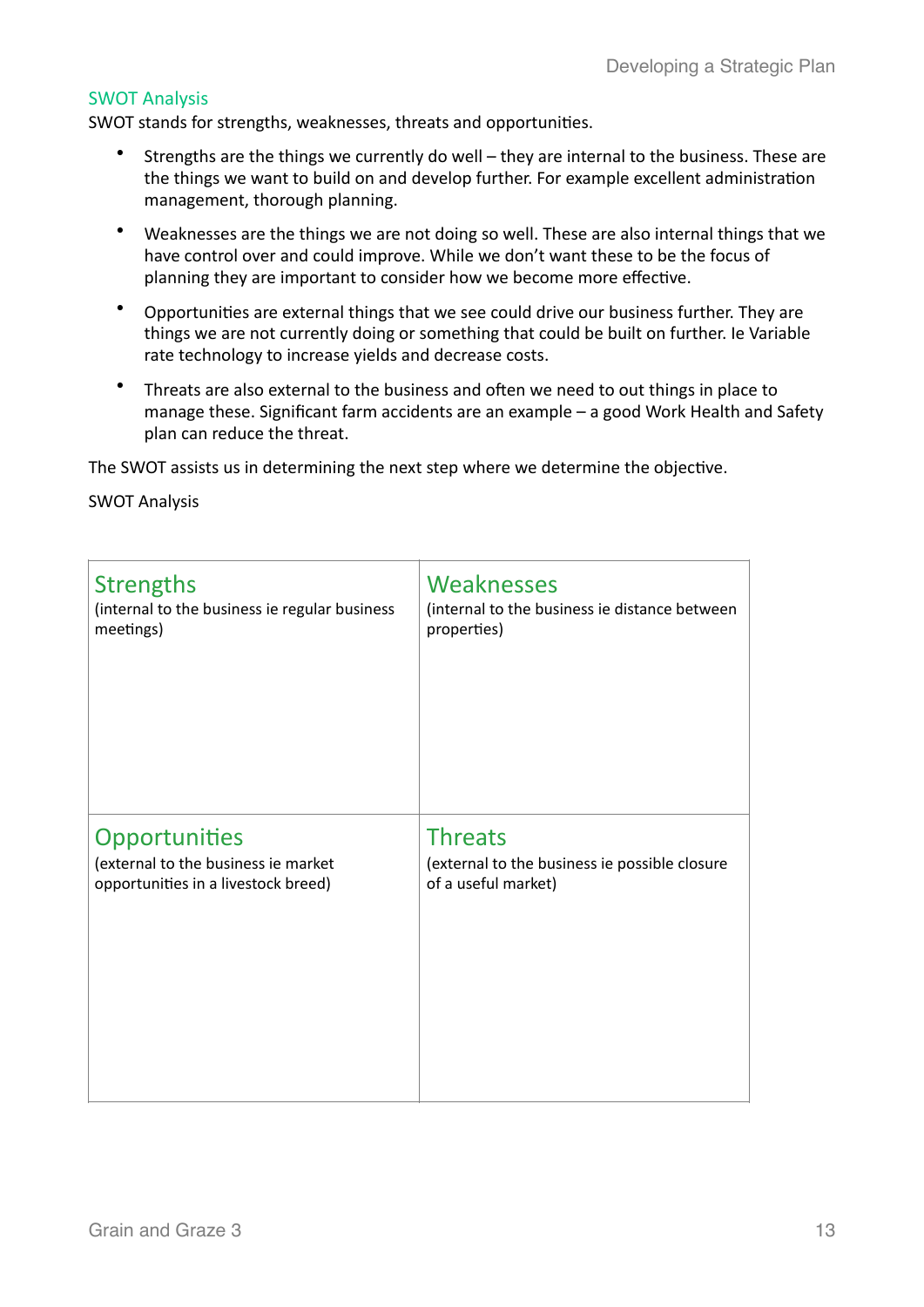# **Objectives** / Goals

An objective is something that an organisation must achieve to make its strategy succeed  $-$  to achieve the Vision and Mission.

Objectives fall into general classifications that can vary depending on the stage of the business and the business member. While the Vision and Mission for a business tend to remain stable over many years the Objectives should be reset every 3-5 years or in line with significant business changes such as entry or exit of business members.

Objectives could include:

- 1. Marketing
- 2. Innovation
- 3. Human resources: including employees and succession planning
- 4. Financial resources: identification of the sources of capital and their use;
- 5. Physical resources including land and machinery
- 6. Productivity
- 7. Social responsibility: awareness and responsiveness to the effects on the wider community of the stakeholders:
- 8. Profit requirements: achievement of measurable financial well-being and growth.

#### **Developing the Objectives**

Look back a the Vision and Mission statements, Values and SWOT

Ask the Question – What can be done in the next  $3/5$  years to achieve this Vision?

Ask everyone to brainstorm his or her ideas

- Use post it notes and write one idea on each note
- Abide by the notion that "Every idea is valid"
- Talk about everyone's ideas
- Sort the ideas into common themes
- Give the theme a name
- Write the theme up as an objective/goal l ie A clear succession/transition plan is developed and understood by all family members.
- Aim for about 5 to 6 key objectives for your strategic plan

#### **Outcomes**

Outcomes are the things we can measure  $-$  if we are successful in achieving our objective/goal what will we have that is tangible and can be measured. They are the things we can go back and check off with at the end of the plan.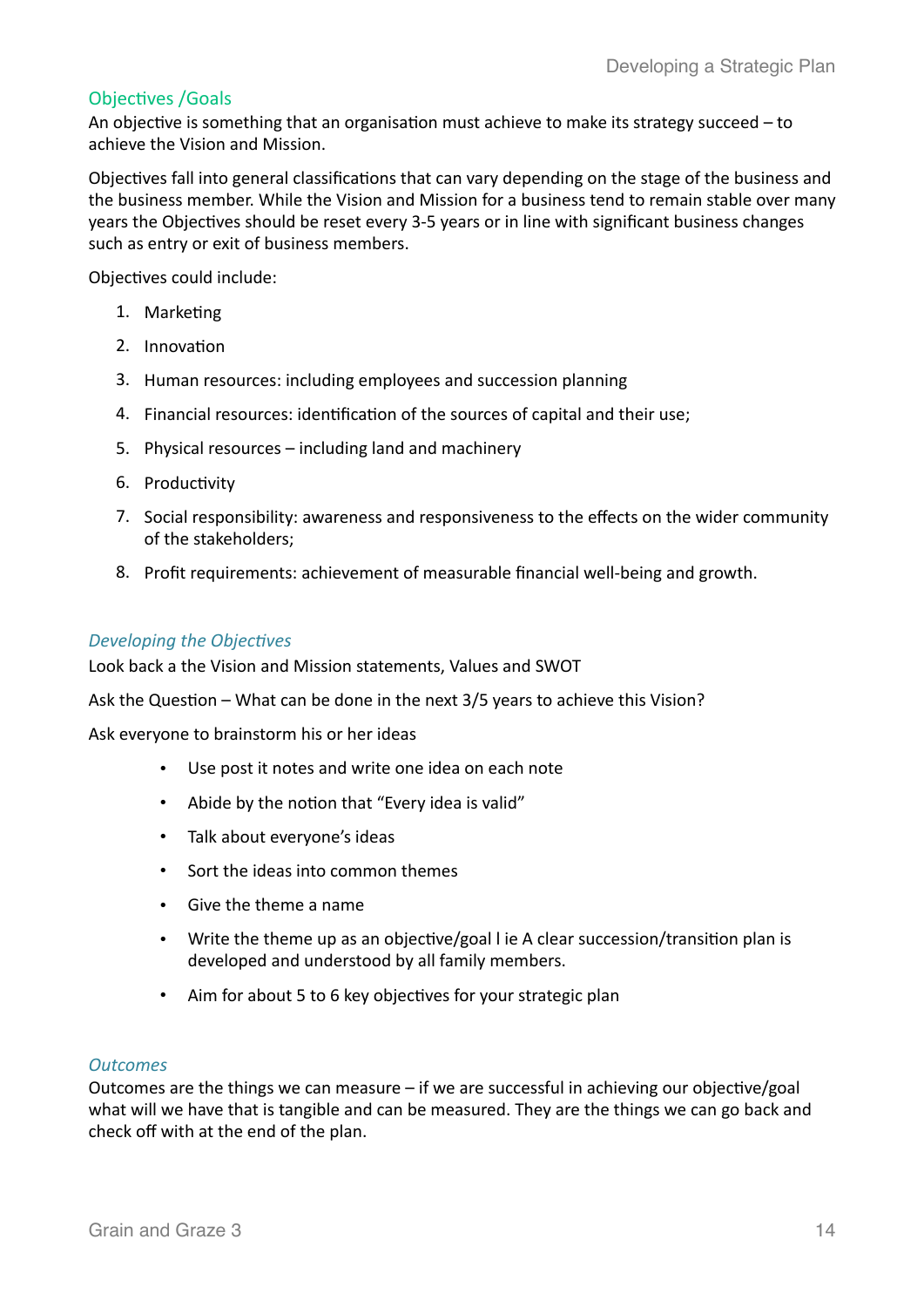Here is an example.

Objective : A clear succession plan is developed and understood by all family members

Outcomes :

- Family members all contribute to and understand their position in regard to the future of the business
- Development plans and mentoring for the successor are in place
- Transition arrangement for retiring members both financially and from a working perspective are understood and in place
- Wills and business structures are updated appropriately

One you have identified your outcomes the next step is to develop the action plans and budgets for the objectives.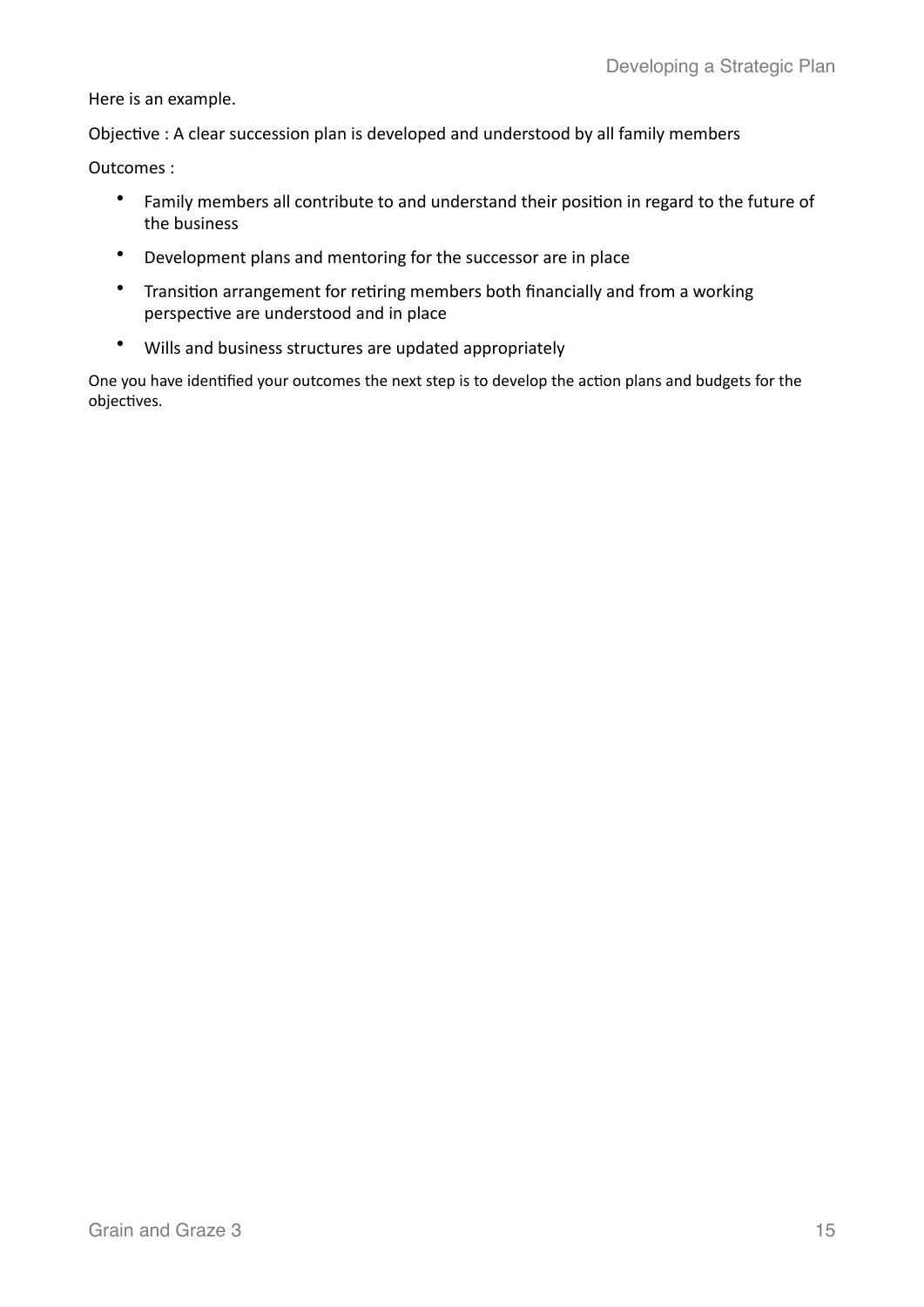# Annual operating plans

Now we get down to the planning phase - the action planning and budgeting if required for the objectives. Below is a simple example of an action plan. It is important to include the who and the when so people are accountable for their tasks.

# **Objective / Goal 1**

A clear succession plan is developed and understood by all family members

## **Outcomes**

- Family members all contribute to and understand their position in regard to the future of the business
- Development plans and mentoring for the successor are in place
- Transition arrangement for retiring members both financially and from a working perspective are understood and in place
- Wills and business structures are updated appropriately

| Action                                                                                                                                                                             | Who | When                            |
|------------------------------------------------------------------------------------------------------------------------------------------------------------------------------------|-----|---------------------------------|
| Research, find and book a suitable facilitator for the succession<br>meeting                                                                                                       |     |                                 |
| Organise a time for a full family meeting – book venue and<br>invite all members                                                                                                   |     |                                 |
| Prepare and collate documentation about current business and<br>assets<br>-balance sheet<br>- off farm assets<br>- current Wills<br>- ownership structures and business structures |     | Prior to the<br>meeting         |
| Provide everyone with templates to prepare for the meeting -<br>what are their goals and aspirations for the future for<br>themselves and for the business                         |     | Week prior<br>to the<br>meeting |
| Attend the meeting and develop the next action plan                                                                                                                                |     |                                 |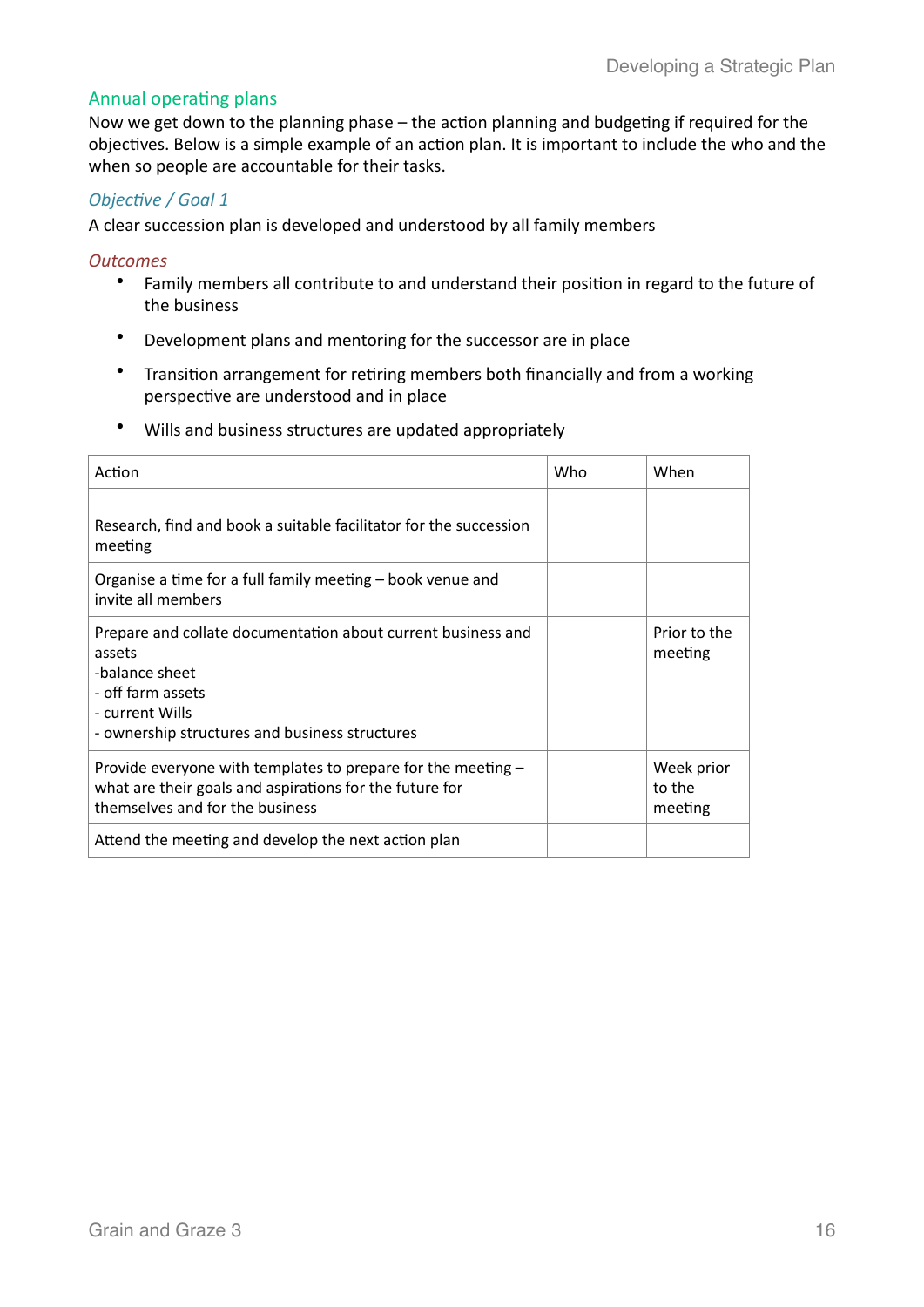# Pulling it all together

# Strategic Plan Template Table of contents

- 1. Company Information
- 2. Strategic plan
	- 2.1. Vision statement
	- 2.2. Mission statement
	- 2.3. Business Values
	- 2.4. SWOT analysis
	- 2.5. Key goals/ Objectives
- 3. Annual Action Plans
- 4. Review process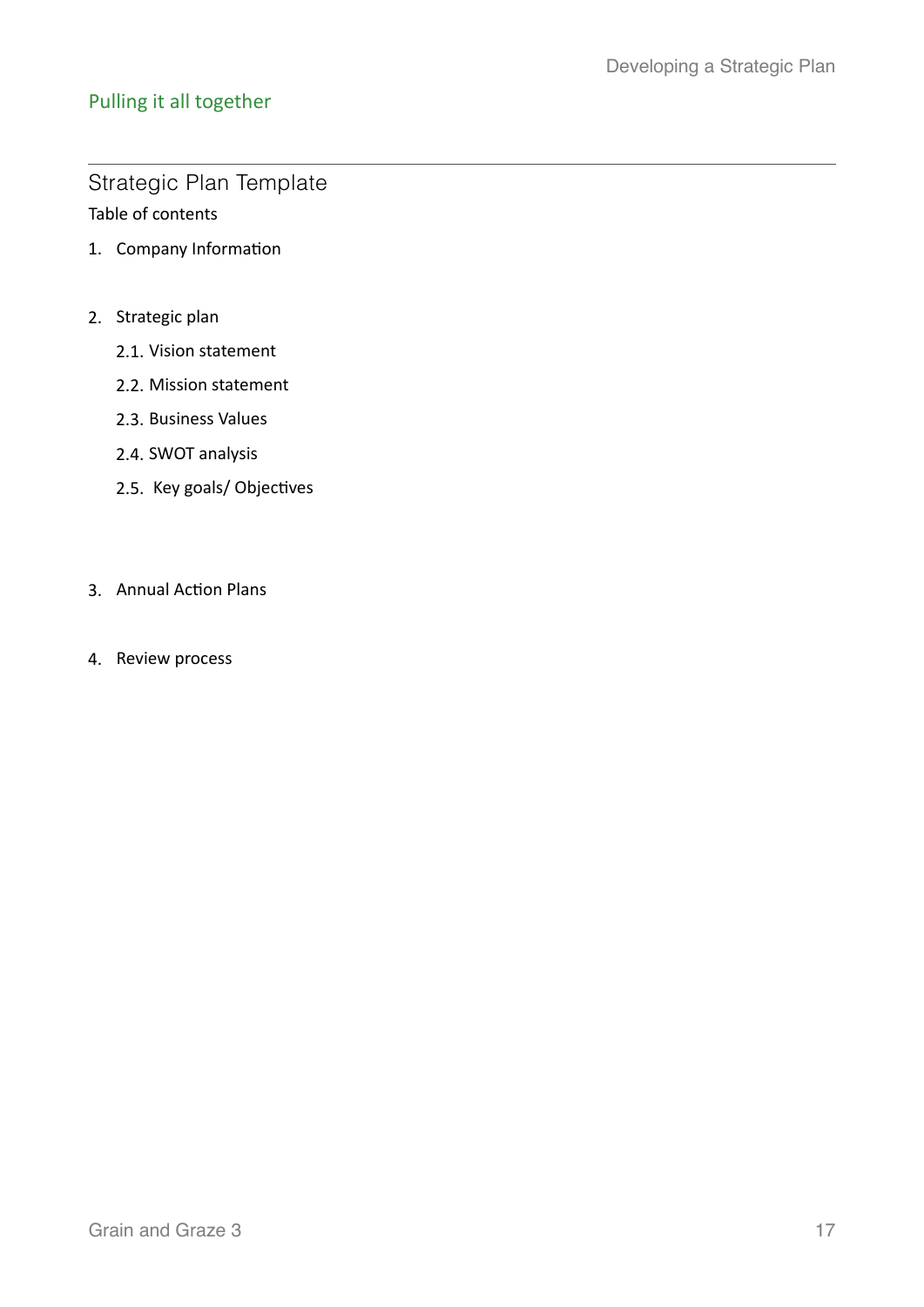# Making a strategic plan work

- Read your business mission and vision statements as though you were seeing them for the very first time.
- Imagine several different versions of your business future and how your current plan fits with these.
- Make sure you do your financial homework
- Consider the goals and objectives that you set for your business and ponder what they really mean.
- Review the strengths and weaknesses that you identify, and consider what they say about your business's capability to make the plan work.
- Think about the different ways you value add your product and how this adds up to a long term advantage.
- Be informed about your customers and competitors
- Do the procedures of your business make sense in terms of the kind of organization that you are creating? Are they efficient and effective?
- Does your leadership promote the sort of business culture that you'd like to see?
- Does your plan identify and encourage skill building?
- Do the procedures in place make the company culture stronger and focused?
- Is everything the business does reflected in the plan?

Have you identified problem areas eg:

- Inability to change
- Failure to communicate the change

*"When you work for yourself, you work for a real bastard. No holiday pay, no sick pay, no bonuses. Long hours, filthy pay and no promotion."*